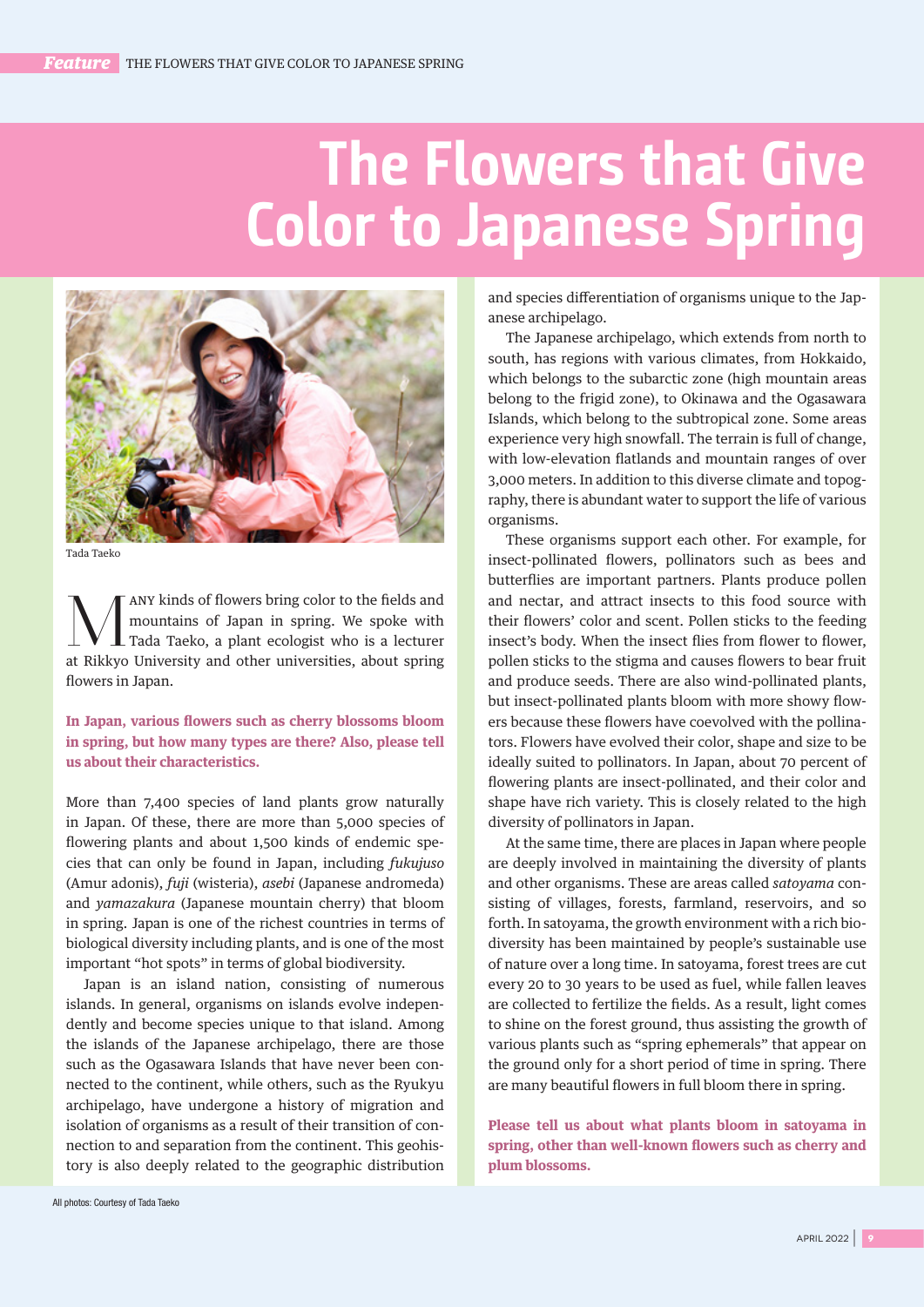

*Katakuri* (Japanese dogtooth violet) flowers in *satoyama* in Niigata Prefecture

For example, there is *katakuri* (Japanese dogtooth violet). Dogtooth violet is one of the spring ephemerals. For a short period of time in spring, after sprouting, producing leaves, blooming, and making seeds, it withers and disappears almost without a trace. Only the seeds and bulbs left behind wait in the ground for the next spring to come.

Each dogtooth violet blooms with one purple pink flower repeatedly opening and closing for about a week. The flower is closed at night and during cold days but becomes wide open during warmer days. While it grows widely from Hokkaido to Kyushu, there are beautiful colonies in heavy snow areas such as Hokkaido, the Tohoku region and Niigata Prefecture. Scenes of satoyama with Japanese dogtooth violets in full bloom after the snow melts are very beautiful.

I often liken the relationship between flowering plants and insects to the relationship between restaurants and customers. The "meal" provided by the flowers is pollen and nectar, and the "price" insects pay is the transport of pollen. Some restaurants are exclusive, while others are casual restaurants for everyone. The same is true for plants. The dogtooth violet can be said to be a plant that is regarded as a "high-end restaurant-type" that serves specific customers, such as bumblebees and *gifucho* (Japanese luehdorfia, a kind of butterfly). This can be seen from the purple pink color of the dogtooth violet flower, since insects generally tend to like white and yellow colors, and moreover because the flower faces downwards, making it difficult for weak-legged insects to perch on the flowers. Bumblebees and gifucho not only have the physical ability

to perch, but also memorize the color, shape and location of flowers very well, allowing them to choose the same kind of flower as they fly around from one to another. In other words, it's a highly efficient way for these flowers to transport pollen.

On the other hand, "casual restaurant-type" plants attract a wide variety of insects, which then fly around to many flowers carrying the plants' pollen. Such plants have bright colors, such as white or yellow, in line with the instinct of insects to generally fly toward what is bright. Moreover, the structure of the flowers is simple so that even insects unable to fly well or insects with short tongues can easily perch on the flowers and suck their nectar.

An example of a spring ephemeral that is a casual restaurant-type plant is *nirinso* (soft windflower) with its white flowers. The soft windflower blooms facing upward, so it is easy for insects to perch. This allows a variety of insects such as flies, *hirataabu* (a variety of hoverfly), and small bees and beetles to gather.



A *hirataabu* (a variety of hoverfly) eating the pollen of *nirinso* (soft windflower)

## **In addition to the dogtooth violet and soft windflower, are there any other plants that you would like to highlight as Japanese spring flowers.**

There are many, but *egonoki* (Japanese snowbell) is one of them. Japanese snowbells are trees that are 7-8 meters high and bloom white fragrant flowers for about a week from May to June. Because it is a tree that can be seen anywhere in Japan, most people don't hold it in high regard. However, in Europe and North America, it is popular as a tree planted in parks and private gardens, and it is exported from Japan. The name Japanese snowbell reflects the bell shape of the flower as it blooms facing downward.

In Japan, bumblebees gather when Japanese snowbells' flowers bloom in spring. When the flowers fall and the early summer comes, insects such as *otoshibumi* (leaf rolling weevil), weevils, and aphids start to eat, live in or lay eggs in the leaves and fruits. The green-white fruit before ripening contains a fizzy substance called saponin. Therefore, in